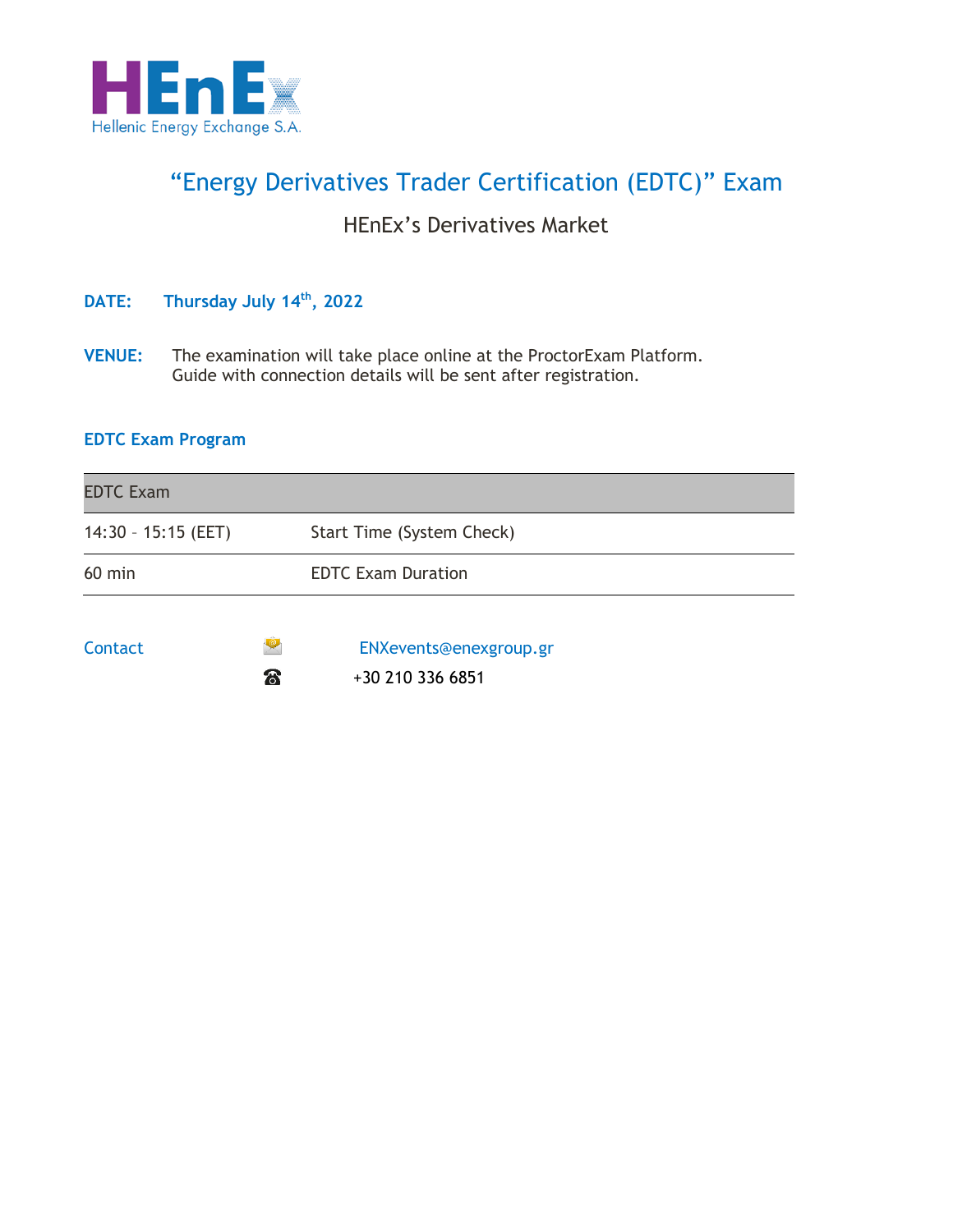## **EDTC Exam overview and registration process**

#### **Οverview**

The study material for EDTC examination can be foun[d here.](https://www.enexgroup.gr/web/guest/training) The examination focuses on the regulatory framework of HEnEx's Derivatives Market, the Trading System and related trading issues, as well as basic principles on clearing and settlement. The examination uses the multiple-choice test system and it will be held either in English or Greek<sup>1</sup>.

#### **Οbjectives**

The exams are conducted according to the relevant HEnEx Decisions. Exam objectives can be found at Decision 3: "Members' professional competence in the Financial Energy Market (Derivatives Market) of HEnEx".

#### **Pricing**

The Certification Fee is €150 (not subject to VAT charges).

The fee needs to be deposited to HEnEx's Bank Account until Monday 11/07/2022. The deposit information field should include the text **"Energy Derivatives Trader Certification Exam"**.

#### **HEnEx's Bank account details**

Beneficiary: Hellenic Energy Exchange S.A. Bank: National Bank of Greece S.A. IBAN: GR69 0110 0440 0000 0440 0291 144 SWIFT: ETHNGRAA

#### **Registration, Payment & Connection Check**

1. Registration

 $\overline{a}$ 

For your participation, please register [here](https://www.enexgroup.gr/web/guest/edtc-exams-registration-form) by 11/07/2022 12:00 EET. You are kindly requested to fill in your personal information in English. After this time, no registration application will be processed.

#### 2. Payment Notification

After registering online, examinees should deposit the certification fee at HEnEx's Bank Account and send a copy of the deposit receipt to [ENXevents@enexgroup.gr,](mailto:ENXevents@enexgroup.gr) along with the required information listed below:

- Company's name
- Tax Registration Number

<sup>1</sup> Exam questions & answers will be bilingual.